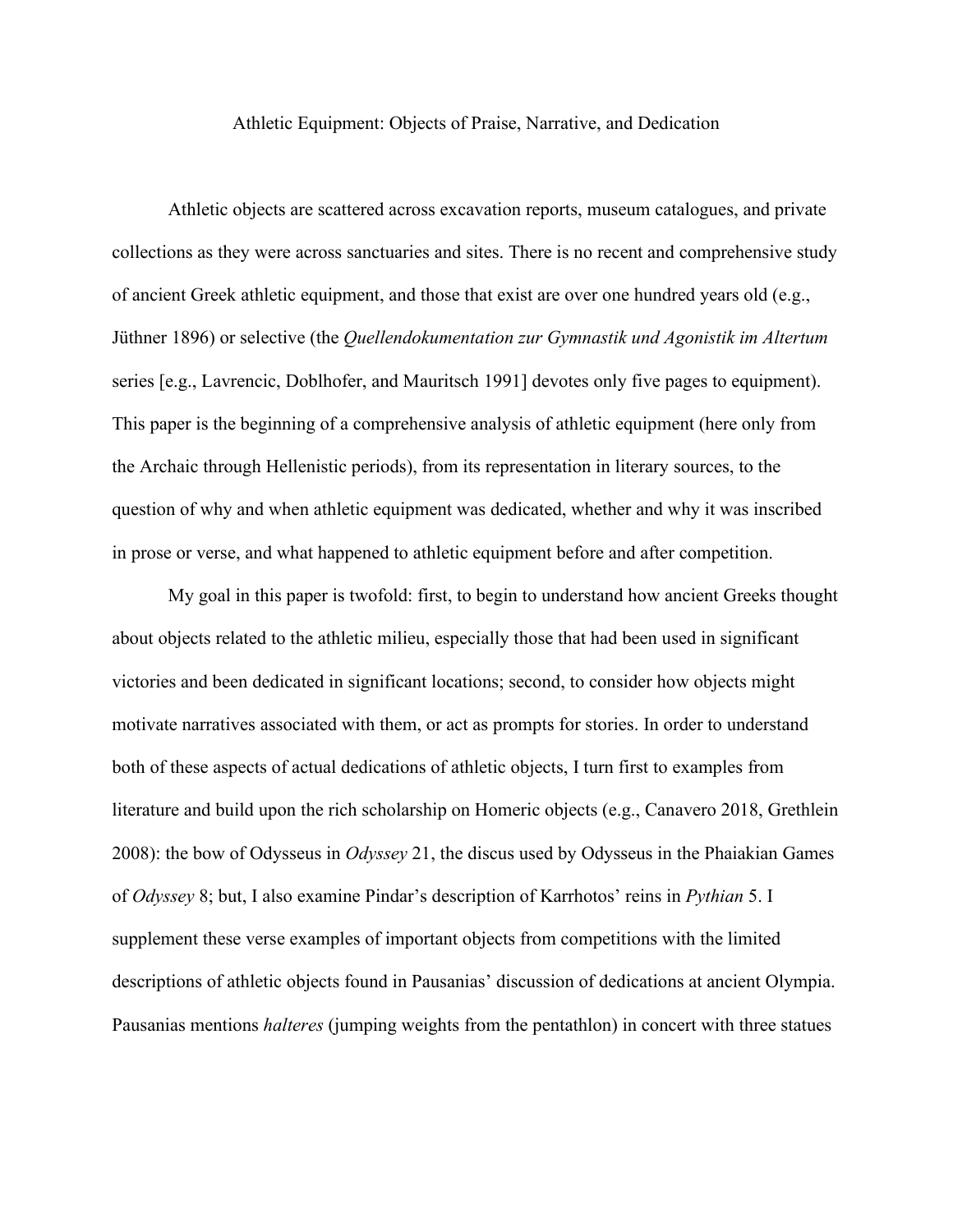that hold jumping-weights (5.26.3, 5.27.12, 6.3.10); he also discusses an inscribed discus when he describes the Disc of Iphitos that records the Olympic Truce (5.20).

With these examples in mind, the remainder of the paper considers some dedicated objects from the discus and jump of the pentathlon and some from equestrian competition along with other objects from the gymnasium like strigils. By closely examining uninscribed objects and by reading inscribed objects, this paper tries to understand the myriad meanings behind dedication of athletic equipment. Various discuses and *halteres* are extant from the Archaic and Classical periods, some incised with images, other inscribed with short pieces of prose, and others with longer verse epigrams. In the case of equestrian competition, while leather reins may be expected to have degraded over time in a sanctuary (hence the necessity for Pindar to immortalize them in song in *Pyth.* 5), numerous parts of chariots have come to light in Olympia, Nemea, and Isthmia, whether rims or wheels from winning chariots. Actual components of a chariot, however, are not the only objects of equestrian significance to be deposited at Panhellenic sanctuaries. Votive chariots and votive chariot wheels have been found at, among other places, Nemea and Olympia. Some of these miniatures have been inscribed and must be imagined as surrogates for the light wooden chariots that charioteers drove to victory. Strigils, while not exclusively athletic objects, are also a relatively frequent find, and they too are often inscribed. Since strigils were given as prizes at some competitions, they may have been appropriate dedications for victories: e.g., in the midst of the march up country described in Xenophon's *Anabasis*, the Greek army of Cyrus the Younger stopped to observe the festival of Lykaian Zeus with sacrifice and games (*Anab*. 1.2.10).